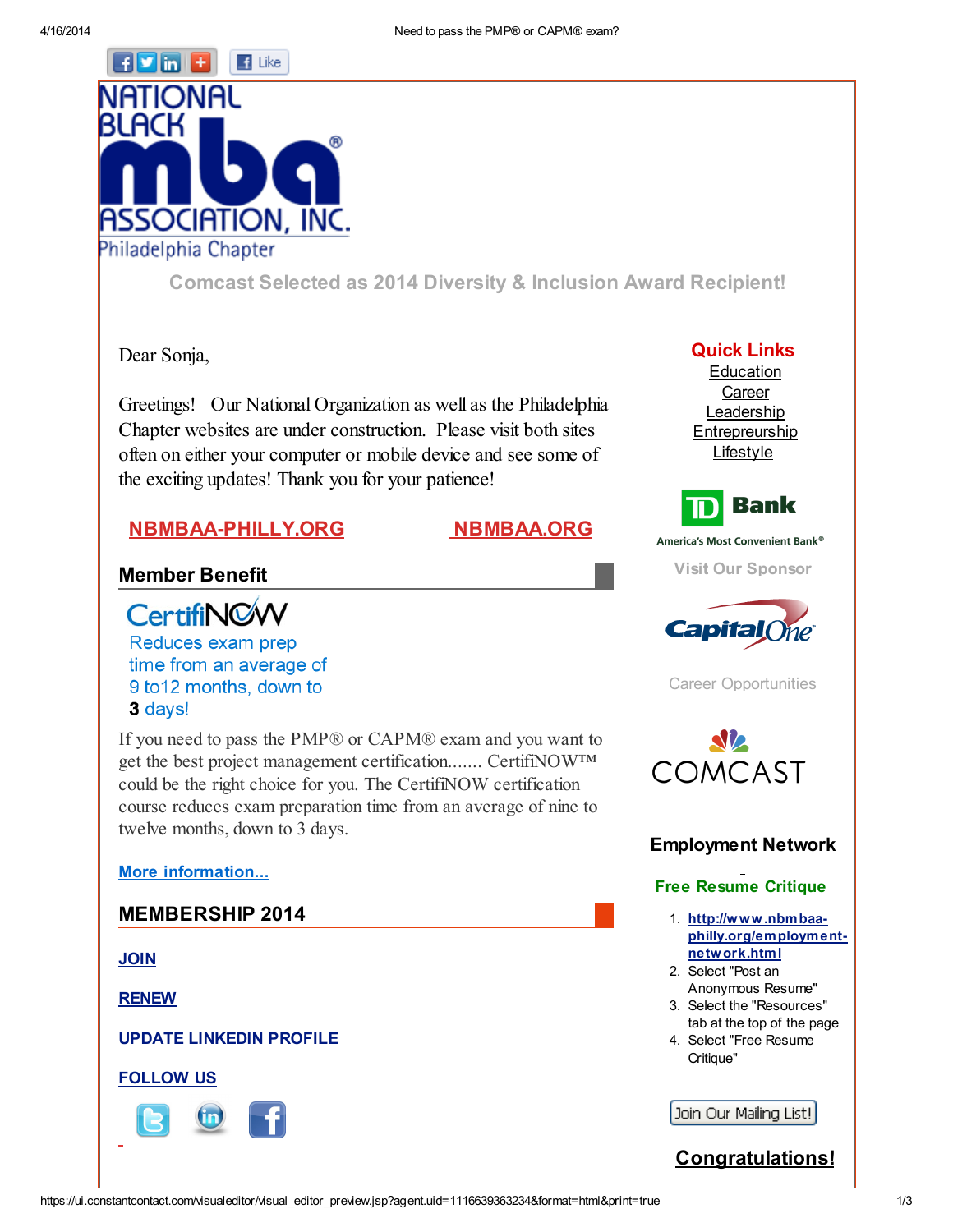4/16/2014 Need to pass the PMP® or CAPM® exam?

## Save these [dates!](http://r20.rs6.net/tn.jsp?e=0013PfHb8TO2aVYn54mBHHX1CXReeId4VvOHCO_LLIN45VD5z4DjCROEYYKFcNujSLvyWSvEDIeKh4aOBc628M8MRl8HyXF-K1DioZ2f2cabD6P27dbsNSlcmGqRxn6hNMckDJMBC1ZZLM=)

General Body Meeting: March 26; June 25; July 23; October 1 Bylaw Ratification Vote: 1st Week of April 2014 Leadership Development Workshop: April 23 Annual Membership Reception: May 7 Chapter Elections: 1st week of August 2014 Pre-Conference Event: September 4 National Conference: September 16 - 20, 2014 (Atlanta, GA) Scholarship & Awards Banquet: November 6 Joint Holiday Gala: December 12 More [info....](http://r20.rs6.net/tn.jsp?e=0013PfHb8TO2aVYn54mBHHX1CXReeId4VvOHCO_LLIN45VD5z4DjCROEYYKFcNujSLvyWSvEDIeKh4aOBc628M8MRl8HyXF-K1DioZ2f2cabD6P27dbsNSlcmGqRxn6hNMckDJMBC1ZZLM=)

# 2014 Conference Theme

**SAVE THE DATE!** 

36<sup>th</sup> Annual Conference & Exposition Atlanta, Georgia September 16 - 20, 2014



# Tax Season 2014: Is Your Firm Ready?



#### Invited Panelist:

IRS Representative CPAs from big 4 accounting firms Pennsylvania Dept of Revenue City of Philadelphia Dept of Revenue



The Leaders of Tomorrow (LOT) Program is the NBMBAA's premier initiative directed toward the youth of our nation. LOT's objectives are to aid parents in educating and preparing African-American high school students for life in college and beyond, as exemplary corporate citizens.

There are over 30 active LOT chapters throughout the United States. The Philadelphia Chapter of LOT focuses on developing the business, communication and life skills of high school students from the Greater Philadelphia area to include South Jersey and Delaware.

Support the sustainability of this program through volunteerism, corporate sponsorship, and donations!

#### For More Information: [Philadelphia](http://r20.rs6.net/tn.jsp?e=0013PfHb8TO2aVYn54mBHHX1CXReeId4VvOHCO_LLIN45VD5z4DjCROEYYKFcNujSLvyWSvEDIeKh4aOBc628M8MRl8HyXF-K1DioZ2f2cabD4su78CYAANIHss30tYrLMf7KrC86Yrpiw=) Chapter Leaders of Tomorrow Program National Business Case [Competition](http://r20.rs6.net/tn.jsp?e=0013PfHb8TO2aVYn54mBHHX1CXReeId4VvOHCO_LLIN45VD5z4DjCROEYYKFcNujSLvyWSvEDIeKh74QE8SW2zvcjN5pV6P1J4-ur-zevTBOkcqwhYPlXbgoo21MHgefc7q82UhT7yfQPE=) / Conference Boot Camp

### Capital One

Corporate Partner of the Year 2013!

### Leadership Solutions, Inc

Leadership & Development Training Partner of the Year 2013!

#### Featured Article



[M](http://r20.rs6.net/tn.jsp?e=0013PfHb8TO2aVYn54mBHHX1CXReeId4VvOHCO_LLIN45VD5z4DjCROEYYKFcNujSLvyWSvEDIeKh4aOBc628M8MRl8HyXF-K1DioZ2f2cabD4su78CYAANIHss30tYrLMf7KrC86Yrpiw=)[arketing](http://r20.rs6.net/tn.jsp?e=0013PfHb8TO2aVYn54mBHHX1CXReeId4VvOHCO_LLIN45VD5z4DjCROEYYKFcNujSLvyWSvEDIeKh5V4moHPtJVvFcfJZhnu9R1hX_V6eQoNWk0ZfxbT2RObnn8g6WAZZcJ) Chair [Aicha](http://r20.rs6.net/tn.jsp?e=0013PfHb8TO2aVYn54mBHHX1CXReeId4VvOHCO_LLIN45VD5z4DjCROEYYKFcNujSLvyWSvEDIeKh5V4moHPtJVvFcfJZhnu9R11Wol-mYd1U_emrepi9HIDuwcmjtEoBZHDYDiWq6xE92UA24QcdDLBQ==) Ly

I recently moved to Philadelphia from Rhode Island to pursue my MBA at Drexel University. Having had successfully paidoff my undergraduate student loans, I was again facedwith the same concerns that many of my peers face; the risk of financial instability in the face of the soaring costs of higher education. Haphazardly, to the rescue came Terry Booker, a member of the NBMBAA who I was most fortunate to meet at a panel discussion at my University. He notifiedme of the NBMBAA scholarship opportunity andmuch to my dismay, I had missed the deadline for the application submission. I joined the organization andquickly sent an email to the organizations' board and was fortunate enough to be admittedinto the application process. The NBMBAA is one of the few organizations that I have